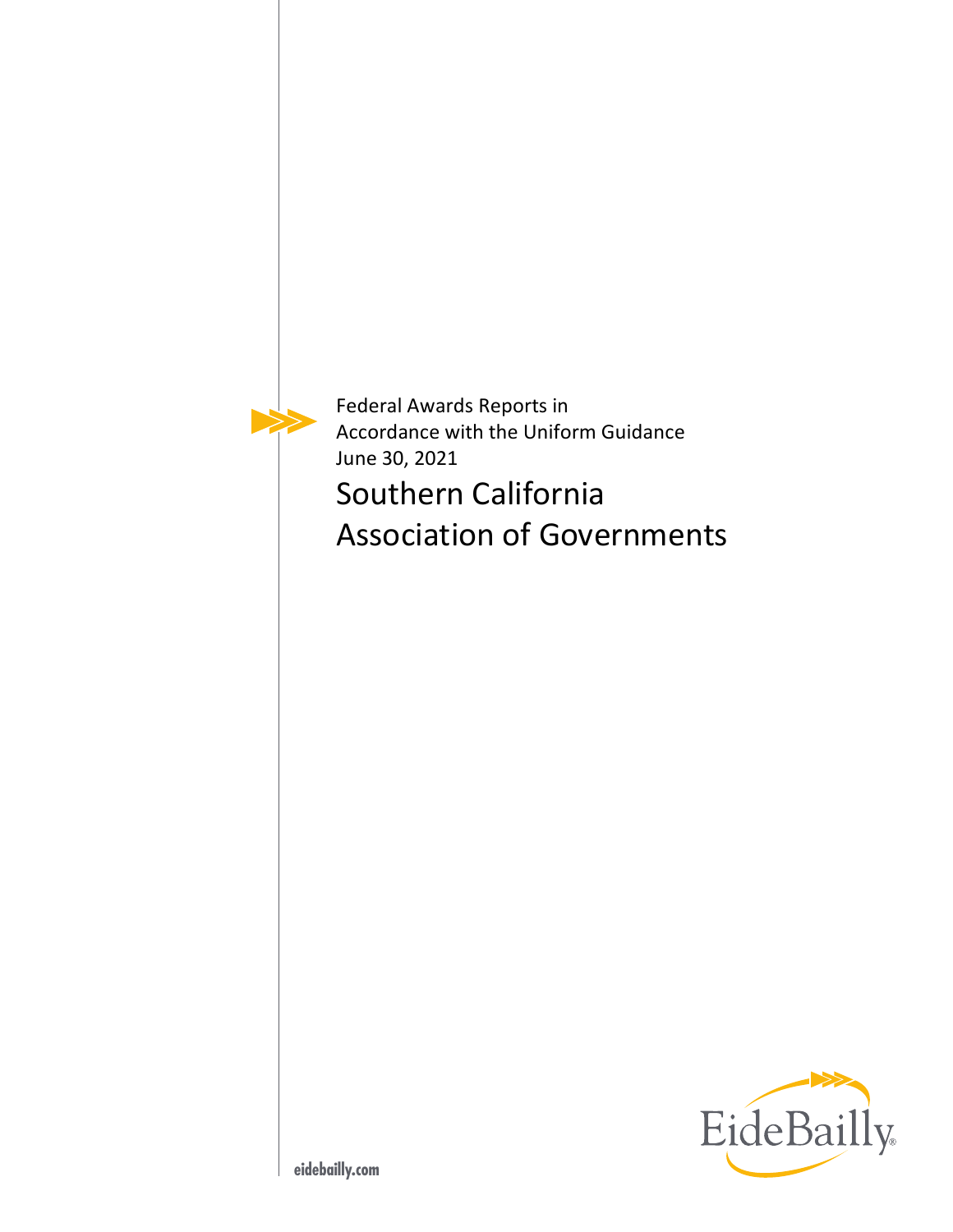| Independent Auditor's Report on Internal Control Over Financial Reporting and on Compliance and<br>Other Matters Based on an Audit of Financial Statements Performed in Accordance with        |  |
|------------------------------------------------------------------------------------------------------------------------------------------------------------------------------------------------|--|
| Independent Auditor's Report on Compliance For Each Major Program; Report on Internal Control<br>Over Compliance; and Report on the Schedule of Expenditures of Federal Awards Required by the |  |
|                                                                                                                                                                                                |  |
|                                                                                                                                                                                                |  |
| Schedule of Findings and Questioned Costs                                                                                                                                                      |  |
|                                                                                                                                                                                                |  |
|                                                                                                                                                                                                |  |
|                                                                                                                                                                                                |  |
|                                                                                                                                                                                                |  |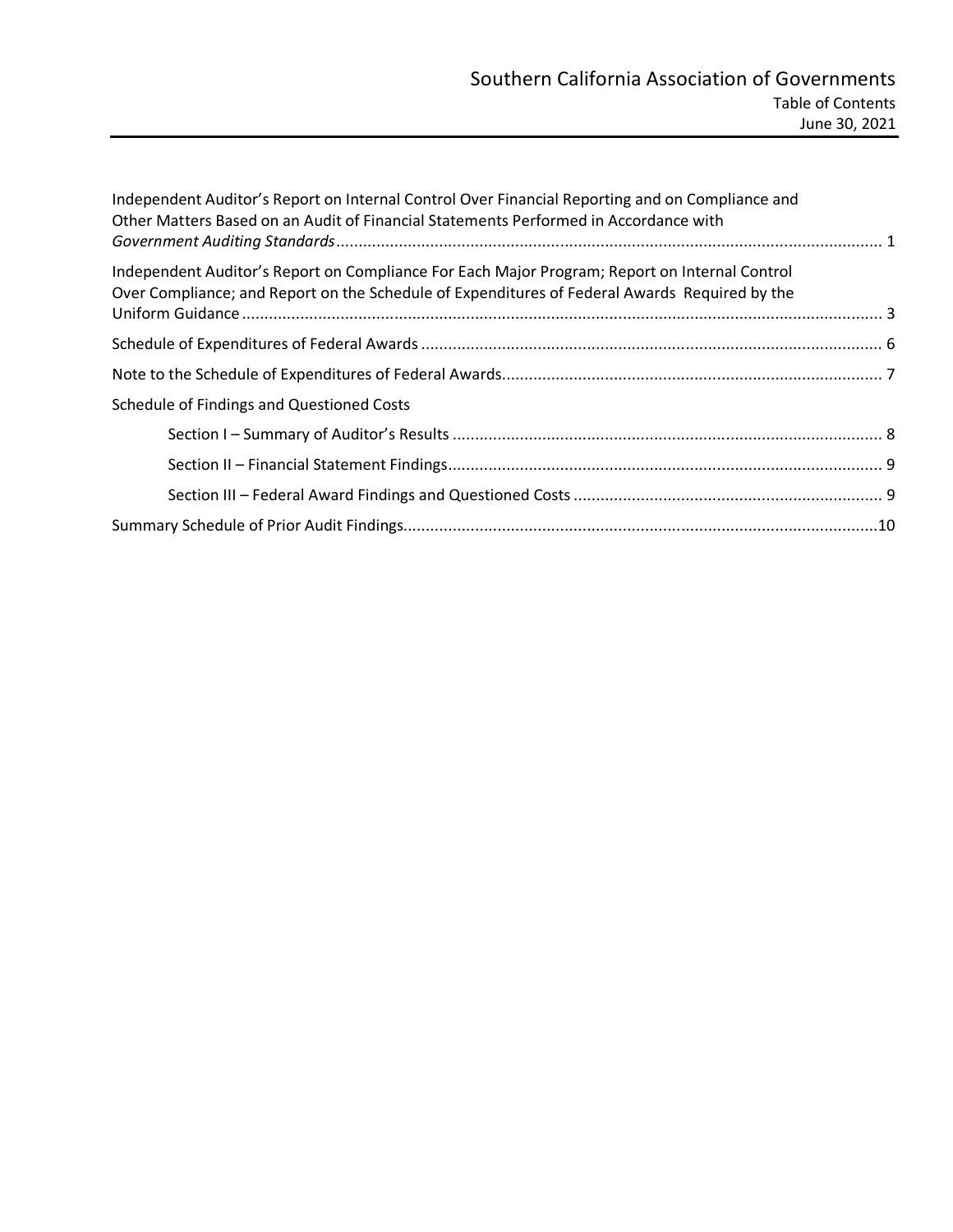

**CPAs & BUSINESS ADVISORS** 

### **Independent Auditor's Report on Internal Control Over Financial Reporting and on Compliance and Other Matters Based on an Audit of Financial Statements Performed in Accordance with** *Government Auditing Standards*

The Honorable Members of the Regional Council Southern California Association of Governments

We have audited, in accordance with the auditing standards generally accepted in the United States of America and the standards applicable to financial audits contained in *Government Auditing Standards* issued by the Comptroller General of the United States, the financial statements of the governmental activities, each major fund, and the aggregate remaining fund information of the Southern California Association of Governments (SCAG), as of and for the year ended June 30, 2021, and the related notes to the financial statements, which collectively comprise SCAG's basic financial statements, and have issued our report thereon dated February 15, 2022.

### **Internal Control over Financial Reporting**

In planning and performing our audit of the financial statements, we considered SCAG's internal control over financial reporting (internal control) as a basis for designing audit procedures that are appropriate in the circumstances for the purpose of expressing our opinions on the financial statements, but not for the purpose of expressing an opinion on the effectiveness of SCAG's internal control. Accordingly, we do not express an opinion on the effectiveness of SCAG's internal control.

A deficiency in internal control exists when the design or operation of a control does not allow management or employees, in the normal course of performing their assigned functions, to prevent, or detect and correct, misstatements on a timely basis. A material weakness is a deficiency, or a combination of deficiencies, in internal control, such that there is a reasonable possibility that a material misstatement of the entity's financial statements will not be prevented, or detected and corrected on a timely basis. A significant deficiency is a deficiency, or a combination of deficiencies, in internal control that is less severe than a material weakness, yet important enough to merit attention by those charged with governance.

Our consideration of internal control was for the limited purpose described in the first paragraph of this section and was not designed to identify all deficiencies in internal control that might be material weaknesses or significant deficiencies. Given these limitations, during our audit we did not identify any deficiencies in internal control that we consider to be material weaknesses. However, material weaknesses may exist that have not been identified.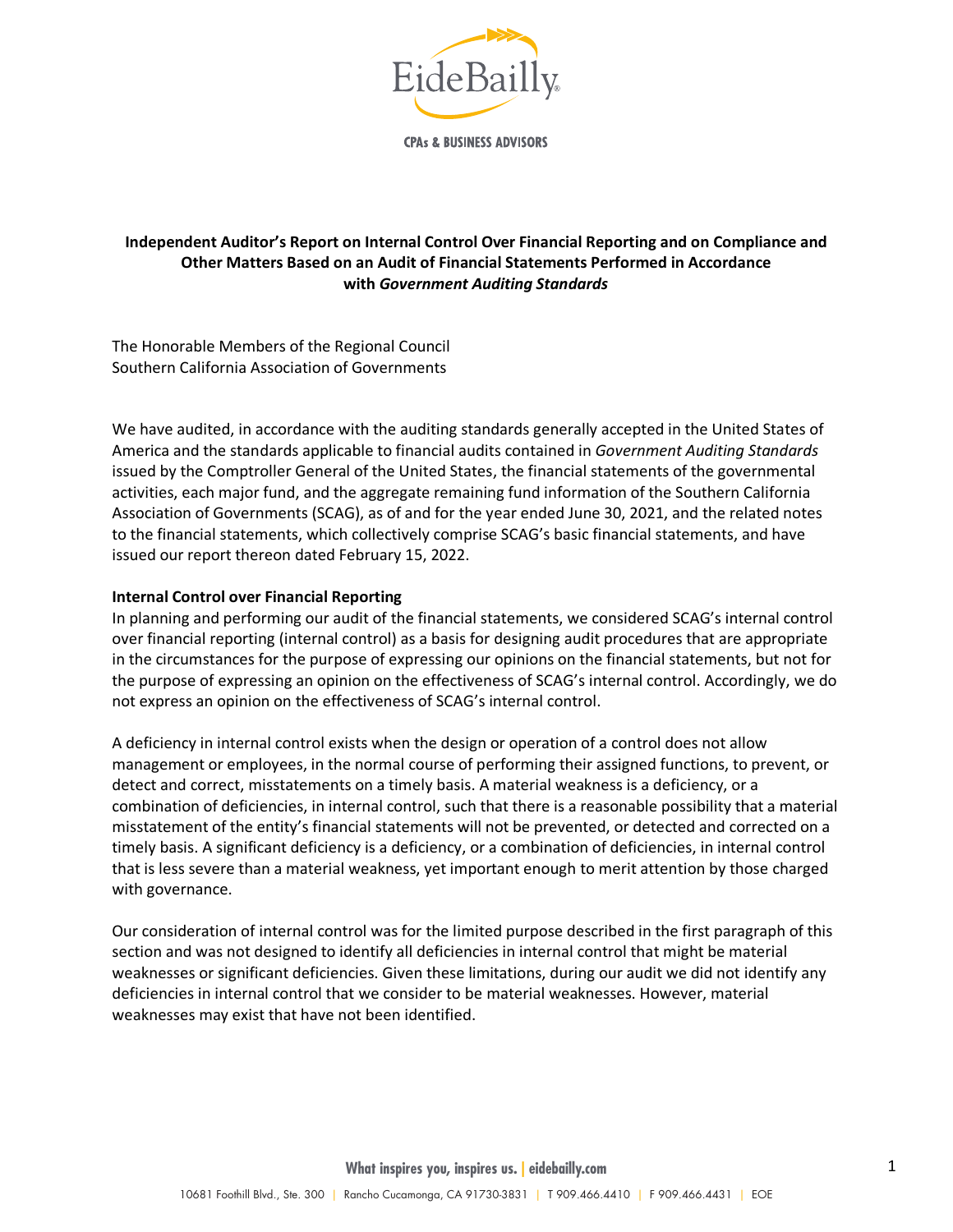#### **Compliance and Other Matters**

As part of obtaining reasonable assurance about whether SCAG's financial statements are free from material misstatement, we performed tests of its compliance with certain provisions of laws, regulations, contracts, and grant agreements, noncompliance with which could have a direct and material effect on the financial statements. However, providing an opinion on compliance with those provisions was not an objective of our audit, and accordingly, we do not express such an opinion. The results of our tests disclosed no instances of noncompliance or other matters that are required to be reported under *Government Auditing Standards*.

#### **Purpose of this Report**

The purpose of this report is solely to describe the scope of our testing of internal control and compliance and the results of that testing, and not to provide an opinion on the effectiveness of the entity's internal control or on compliance. This report is an integral part of an audit performed in accordance with *Government Auditing Standards* in considering the entity's internal control and compliance. Accordingly, this communication is not suitable for any other purpose.

Sally LLP<br>Rancho Cucamonga, California

February 15, 2022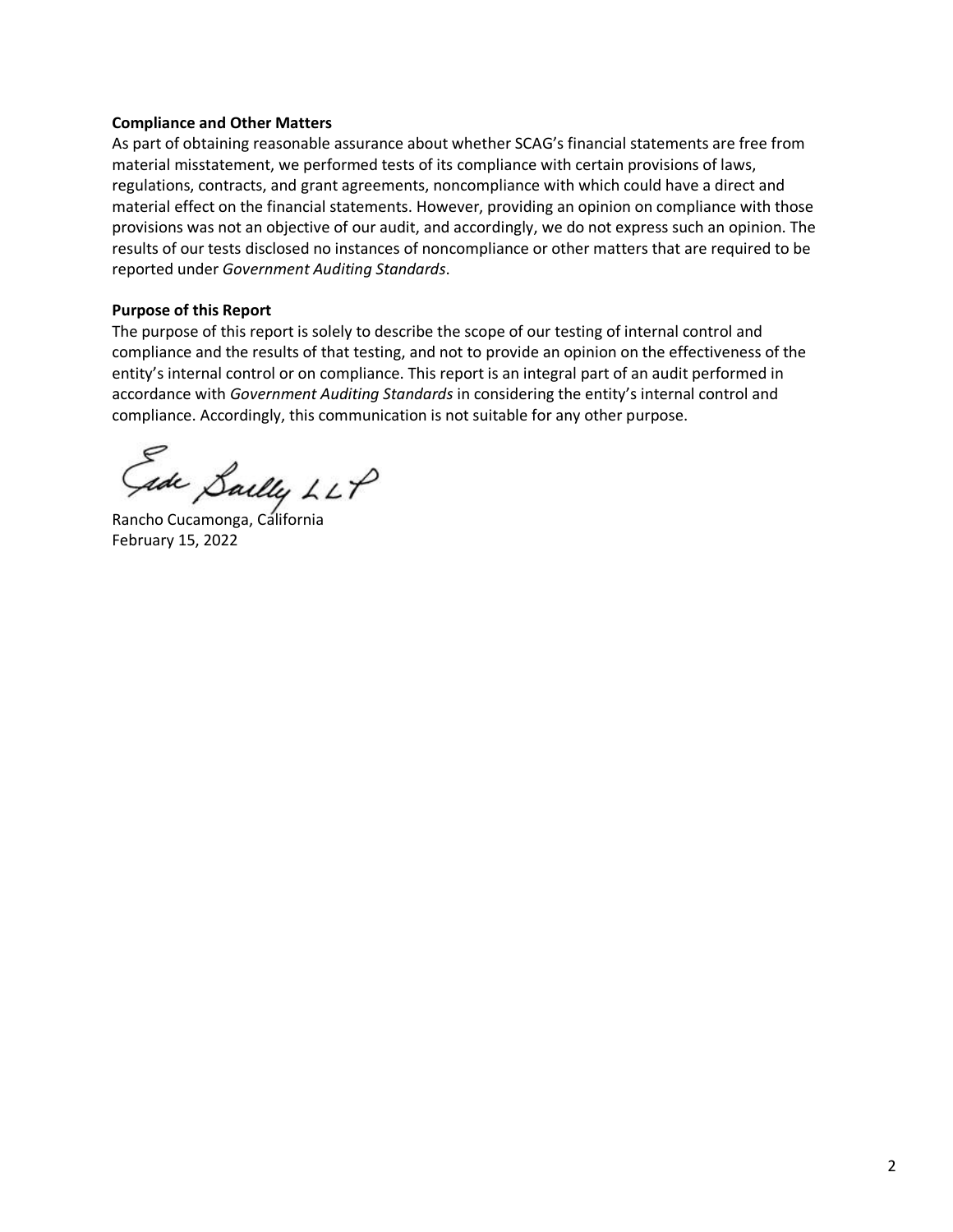

**CPAs & BUSINESS ADVISORS** 

### **Independent Auditor's Report on Compliance For Each Major Federal Program; Report on Internal Control Over Compliance; and Report on the Schedule of Expenditures of Federal Awards Required by the Uniform Guidance**

The Honorable Members of the Regional Council Southern California Association of Governments

### **Report on Compliance for Each Major Federal Program**

We have audited the Southern California Association of Governments' (SCAG) compliance with the types of compliance requirements described in the *OMB Compliance Supplement* that could have a direct and material effect on each of SCAG's major federal program for the year ended June 30, 2021. SCAG's major federal programs are identified in the summary of auditor's results section of the accompanying schedule of findings and questioned costs.

#### **Management's Responsibility**

Management is responsible for compliance with federal statutes, regulations, and the terms and conditions of its federal awards applicable to its federal programs.

#### **Auditor's Responsibility**

Our responsibility is to express an opinion on compliance for each of SCAG's major federal programs based on our audit of the types of compliance requirements referred to above. We conducted our audit of compliance in accordance with auditing standards generally accepted in the United States of America; the standards applicable to financial audits contained in *Government Auditing Standards*, issued by the Comptroller General of the United States; and the audit requirements of Title 2 U.S. *Code of Federal Regulations Part 200, Uniform Administrative Requirements, Cost Principles, and Audit Requirements for Federal Awards* (Uniform Guidance). Those standards and the Uniform Guidance require that we plan and perform the audit to obtain reasonable assurance about whether noncompliance with the types of compliance requirements referred to above that could have a direct and material effect on a major federal program occurred. An audit includes examining, on a test basis, evidence about SCAG's compliance with those requirements and performing such other procedures as we considered necessary in the circumstances.

We believe that our audit provides a reasonable basis for our opinion on compliance for each major federal program. However, our audit does not provide a legal determination of SCAG's compliance.

#### **Opinion on Each Major Federal Program**

In our opinion, SCAG complied, in all material respects, with the types of compliance requirements referred to above that could have a direct and material effect on each of its major federal program for the year ended June 30, 2021.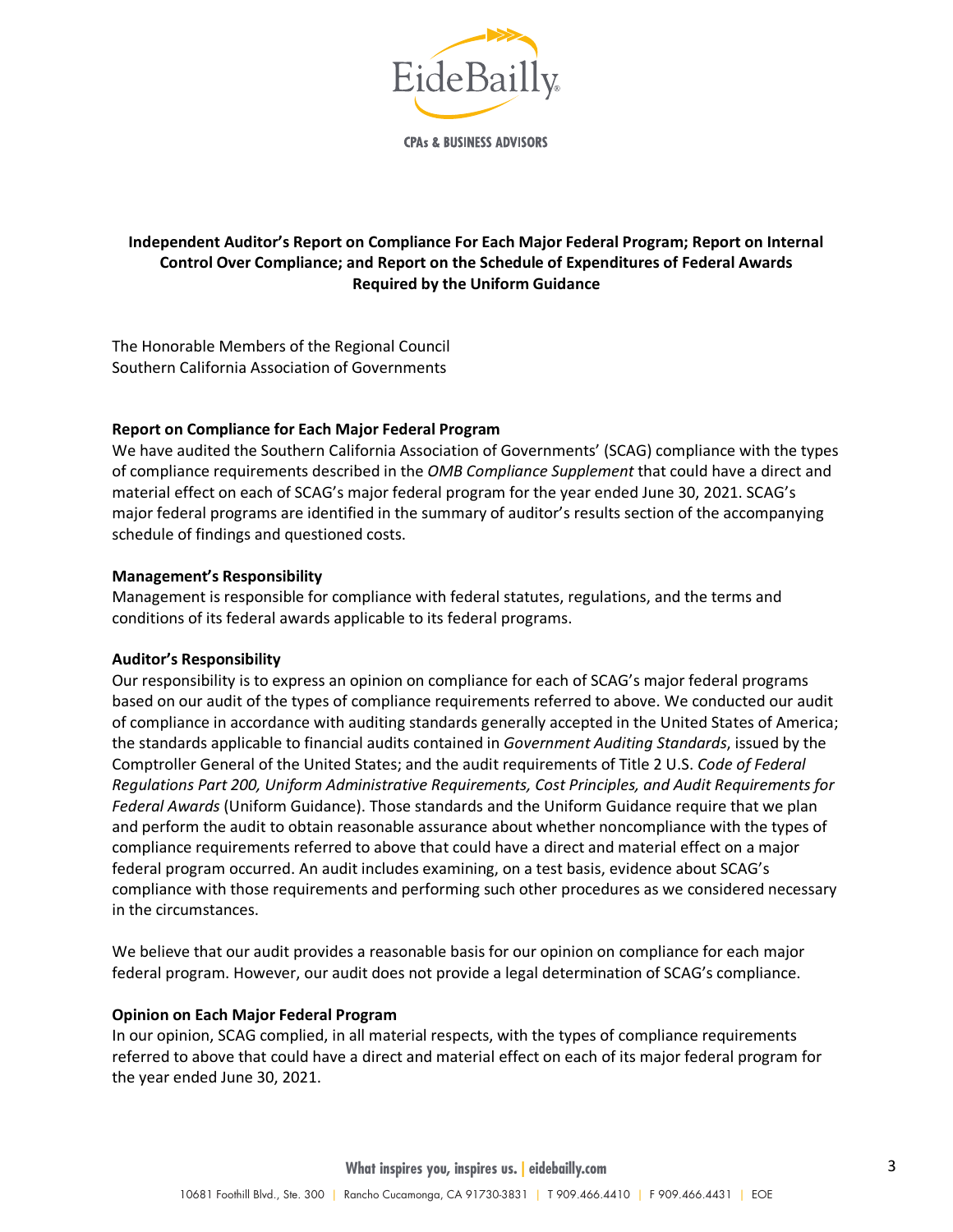#### **Report on Internal Control over Compliance**

Management of SCAG is responsible for establishing and maintaining effective internal control over compliance with the types of compliance requirements referred to above. In planning and performing our audit of compliance, we considered SCAG's internal control over compliance with the types of requirements that could have a direct and material effect on each major federal program to determine the auditing procedures that are appropriate in the circumstances for the purpose of expressing an opinion on compliance for each major federal program and to test and report on internal control over compliance in accordance with the Uniform Guidance, but not for the purpose of expressing an opinion on the effectiveness of internal control over compliance. Accordingly, we do not express an opinion on the effectiveness of SCAG's internal control over compliance.

A *deficiency in internal control over compliance exists* when the design or operation of a control over compliance does not allow management or employees, in the normal course of performing their assigned functions, to prevent, or detect and correct, noncompliance with a type of compliance requirement of a federal program on a timely basis. A *material weakness in internal control over compliance* is a deficiency, or combination of deficiencies, in internal control over compliance, such that there is a reasonable possibility that material noncompliance with a type of compliance requirement of a federal program will not be prevented, or detected and corrected, on a timely basis. A *significant deficiency in internal control over compliance* is a deficiency, or a combination of deficiencies, in internal control over compliance with a type of compliance requirement of a federal program that is less severe than a material weakness in internal control over compliance, yet important enough to merit attention by those charged with governance.

Our consideration of internal control over compliance was for the limited purpose described in the first paragraph of this section and was not designed to identify all deficiencies in internal control over compliance that might be material weaknesses or significant deficiencies. We did not identify any deficiencies in internal control over compliance that we consider to be material weaknesses. However, material weaknesses may exist that have not been identified.

The purpose of this report on internal control over compliance is solely to describe the scope of our testing of internal control over compliance and the results of that testing based on the requirements of the Uniform Guidance. Accordingly, this report is not suitable for any other purpose.

#### **Report on Schedule of Expenditures of Federal Awards Required by the Uniform Guidance**

We have audited the financial statements of the governmental activities, each major fund, and the aggregate remaining fund information of SCAG, as of and for the year ended June 30, 2021, and the related notes to the financial statements, which collectively comprise SCAG's basic financial statements. We issued our report thereon dated February 15, 2022, which contained unmodified opinions on those financial statements. Our audit was conducted for the purpose of forming opinions on the financial statements that collectively comprise the basic financial statements. The accompanying schedule of expenditures of federal awards is presented for purposes of additional analysis as required by the Uniform Guidance and is not a required part of the basic financial statements. Such information is the responsibility of management and was derived from and relates directly to the underlying accounting and other records used to prepare the basic financial statements. The information has been subjected to the auditing procedures applied in the audit of the financial statements and certain additional procedures, including comparing and reconciling such information directly to the underlying accounting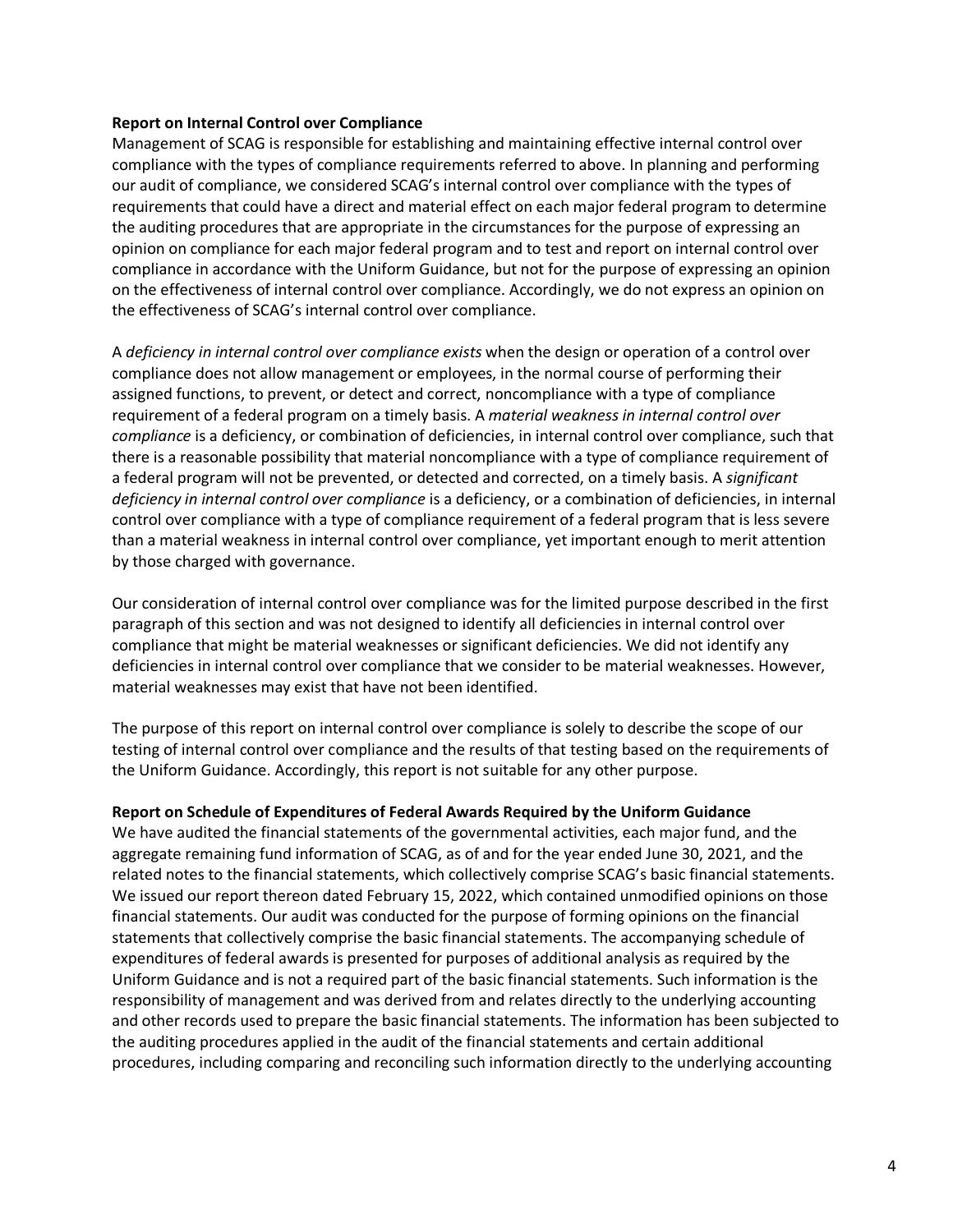and other records used to prepare the basic financial statements or to the basic financial statements themselves, and other additional procedures in accordance with auditing standards generally accepted in the United States of America. In our opinion, the schedule of expenditures of federal awards is fairly stated in all material respects in relation to the basic financial statements as a whole.

Sally LLP<br>Rancho Cucamonga, California

February 15, 2022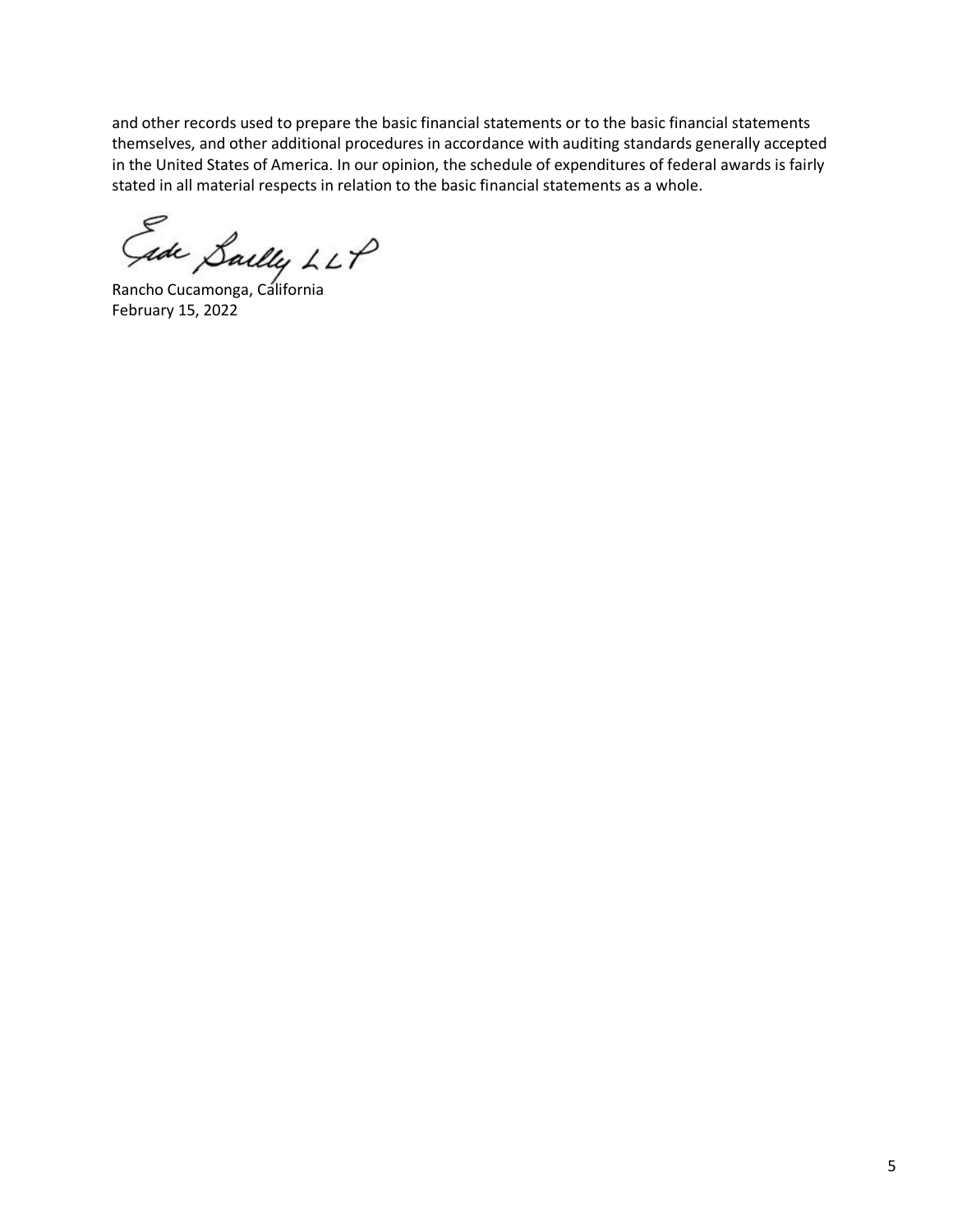# Schedule of Expenditures of Federal Awards

# Year Ended June 30, 2021

| Federal Grantor / Pass-through<br>Grantor / Program or Cluster Title                                      | <b>Federal Financial</b><br>Assistance<br>Listing/Federal<br><b>CFDA Number</b> | Program / Project<br>or Pass-through<br>Identification<br><b>Number</b> | Total<br><b>Expenditures</b> | Amount<br><b>Provided to</b><br><b>Subrecipients</b> |
|-----------------------------------------------------------------------------------------------------------|---------------------------------------------------------------------------------|-------------------------------------------------------------------------|------------------------------|------------------------------------------------------|
| U.S. Department of Transportation                                                                         |                                                                                 |                                                                         |                              |                                                      |
| Direct Assistance:<br>Public Transportation Research, Technical Assistance,<br>and Training:              |                                                                                 |                                                                         |                              |                                                      |
| Public Transportation Research - FTA 5312 (Sunline/SCAG)                                                  | 20.514                                                                          | CA-2016-027                                                             | \$<br>52,224                 | \$<br>46,806                                         |
| Public Transportation Research - FTA 5312 (Metro/Foothill)                                                | 20.514                                                                          | CA-2017-089                                                             | 4,137,391                    | 4,137,391                                            |
| Subtotal - Public Transportation Research                                                                 |                                                                                 |                                                                         | 4,189,615                    | 4,184,197                                            |
| Passed through the California Department of Transportation:<br>Highway Planning and Construction Cluster: |                                                                                 |                                                                         |                              |                                                      |
| FHWA Metropolitan Planning                                                                                | 20.205                                                                          | 74A0822                                                                 | 21,155,219                   |                                                      |
| FHWA Partnership Planning and Research                                                                    | 20.205                                                                          | 74A0822                                                                 | 404,451                      |                                                      |
| FHWA Planning and Construction                                                                            | 20.205                                                                          | ATPLNI-6049(018)                                                        | 186,844                      |                                                      |
| Subtotal - Highway Planning and Construction Cluster                                                      |                                                                                 |                                                                         | 21,746,514                   |                                                      |
| Metropolitan Transportation Planning and State and<br>Non-Metropolitan Planning and Research:             |                                                                                 |                                                                         |                              |                                                      |
| FTA 5303 Transit Technical Studies Grants                                                                 | 20.505                                                                          | 74A0822                                                                 | 7,968,740                    |                                                      |
| FTA 5304 Discretionary Grants                                                                             | 20.505                                                                          | 74A0822                                                                 | 139,085                      |                                                      |
| Subtotal - Metropolitan Transportation Planning and<br>State and Non-Metropolitan Planning and Research   |                                                                                 |                                                                         | 8,107,825                    |                                                      |
| Passed through the California Office of Traffic Safety:<br>Highway Safety Cluster:                        |                                                                                 |                                                                         |                              |                                                      |
| State and Community Highway Safety:                                                                       |                                                                                 |                                                                         |                              |                                                      |
| Active Transportation Safety and Encouragement Campaign                                                   | 20.600                                                                          | PS20019                                                                 | 851,479                      |                                                      |
| Active Transportation Safety and Encouragement Campaign                                                   | 20.616                                                                          | PS21017                                                                 | 444,685                      |                                                      |
| Subtotal - Highway Safety Cluster                                                                         |                                                                                 |                                                                         | 1,296,164                    |                                                      |
| Total - U.S. Department of Transportation                                                                 |                                                                                 |                                                                         | 35,340,118                   | 4,184,197                                            |
| <b>U.S. Department of Energy</b>                                                                          |                                                                                 |                                                                         |                              |                                                      |
| <b>Direct Assistance:</b><br>Conservation Research and Development:                                       |                                                                                 |                                                                         |                              |                                                      |
| DOE/NETL Clean Cities Outreach                                                                            | 81.086                                                                          | DE-EE0007382                                                            | 54,918                       |                                                      |
| DOE/NETL Clean Cities Outreach                                                                            | 81.086                                                                          | DE-EE0009553                                                            | 5,798                        |                                                      |
| <b>Total - U.S. Department of Energy</b>                                                                  |                                                                                 |                                                                         | 60,716                       |                                                      |
| <b>Total Federal Awards</b>                                                                               |                                                                                 |                                                                         | \$35,400,834                 | 4,184,197<br>\$.                                     |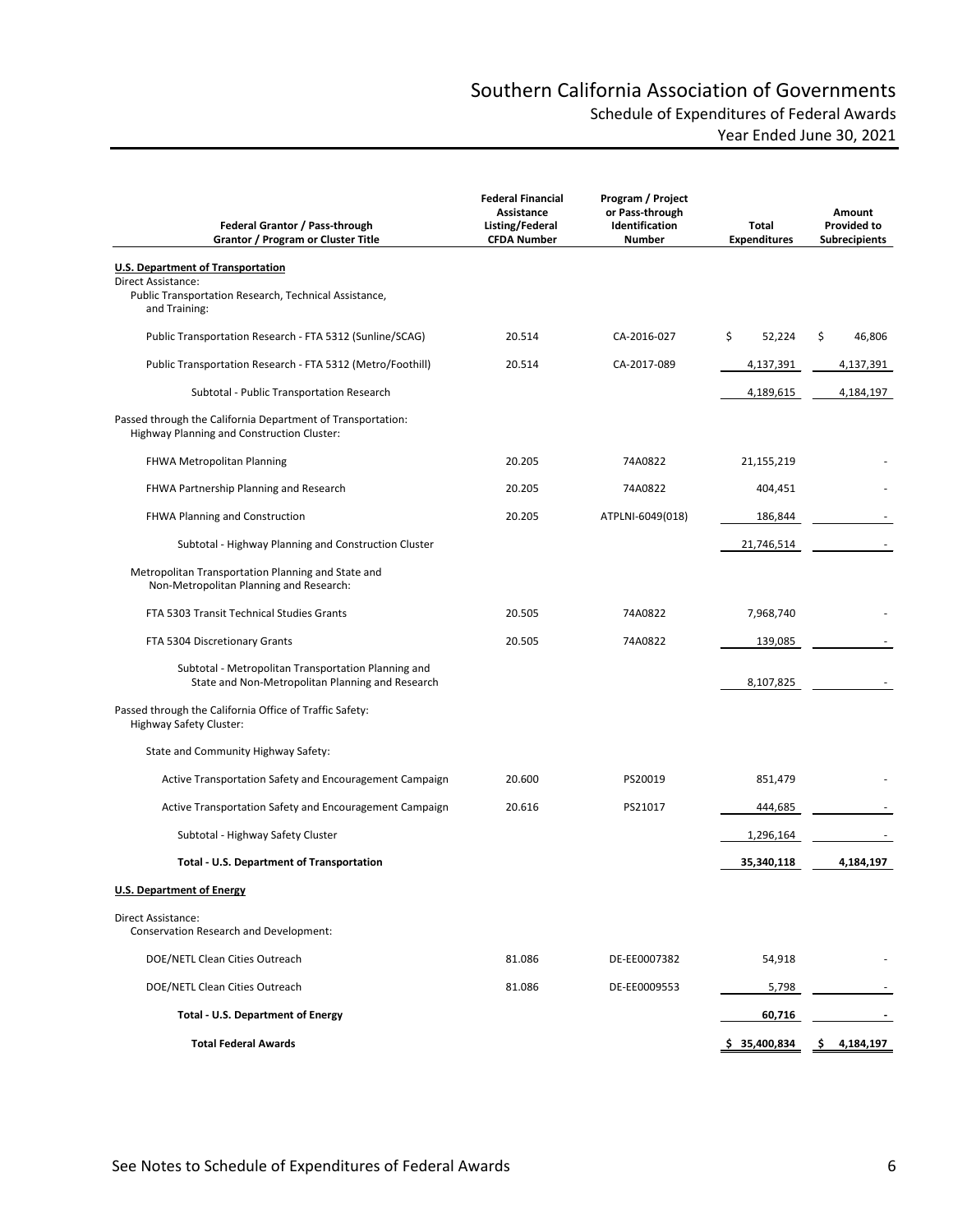# **Note 1 - Summary of Significant Accounting Policies Applicable to the Schedule of Expenditures of Federal Awards**

# **A. Scope of Presentation**

The accompanying schedule presents only the expenditures incurred by the Southern California Association of Governments (SCAG) that are reimbursable under federal programs of federal financial assistance. For the purposes of this schedule, federal awards include federal awards received directly from a federal agency, as well as federal funds received indirectly by SCAG from a non-federal agency or other organization. Only the portions of program expenditures reimbursable with such federal funds are reported in the accompanying schedule. Program expenditures in excess of the maximum federal reimbursement authorized or the portion of the program expenditure that were funded with state, local or other non-federal funds are excluded from the accompanying schedule. The information in the Schedule of Expenditures of Federal Awards is presented in accordance with the requirements of Title 2 U.S. Code of Federal Regulations Part 200, *Uniform Administrative Requirements, Cost Principles, and Audit Requirements for Federal Awards* (Uniform Guidance). Because the schedule presents only a selected portion of the operations of SCAG, it is not intended to and does not present the financial position and changes in financial position of SCAG.

# **B. Basis of Accounting**

The expenditures included in the accompanying schedule are reported on the modified accrual basis of accounting. Such expenditures are recognized following the cost principles contained in the Uniform Guidance, wherein certain types of expenditures are not allowable or are limited as to reimbursement. The accompanying Schedule of Expenditures of Federal Awards has been prepared accordingly.

## **C. Relationship to Federal Reports**

Amounts reported in the accompanying Schedule of Expenditures of Federal Awards agree with the amounts reported in the related federal financial reports. However, certain timing differences may exist in the recognition of revenues and expenses/expenditures between the Schedule of Expenditures of Federal Awards and the federal financial reports.

## **D. Indirect Cost Rate**

SCAG has elected not to use the 10-percent de minimis indirect cost rate as allowed under the Uniform Guidance.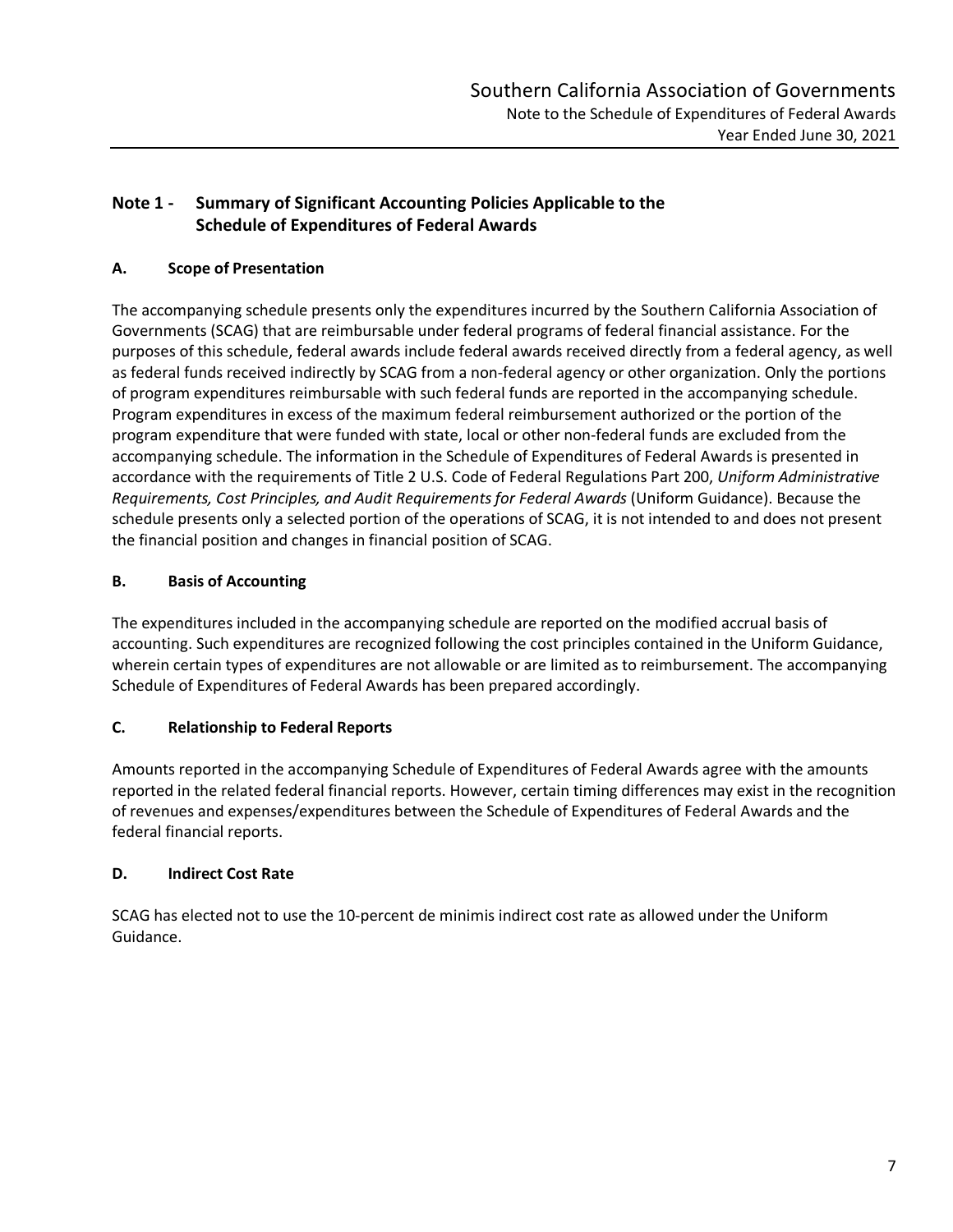| Section I - Summary of Auditor's Results                                                                                                                                                            |                                       |  |  |  |
|-----------------------------------------------------------------------------------------------------------------------------------------------------------------------------------------------------|---------------------------------------|--|--|--|
| <b>FINANCIAL STATEMENTS</b>                                                                                                                                                                         |                                       |  |  |  |
| Type of auditor's report issued                                                                                                                                                                     | Unmodified                            |  |  |  |
| Internal control over financial reporting:<br>Material weaknesses identified<br>Significant deficiencies identified not considered<br>to be material weaknesses                                     | No<br>None Reported                   |  |  |  |
| Noncompliance material to financial statements noted?                                                                                                                                               | No                                    |  |  |  |
| <b>FEDERAL AWARDS</b>                                                                                                                                                                               |                                       |  |  |  |
| Internal control over major program:<br>Material weaknesses identified<br>Significant deficiencies identified not considered<br>to be material weaknesses                                           | No<br>None Reported                   |  |  |  |
| Type of auditor's report issued on compliance<br>for major programs:                                                                                                                                | Unmodified                            |  |  |  |
| Any audit findings disclosed that are required to be reported in<br>accordance with Uniform Guidance 2 CFR 200.516:                                                                                 | No                                    |  |  |  |
| Identification of major programs:                                                                                                                                                                   |                                       |  |  |  |
| Name of Federal Program or Cluster                                                                                                                                                                  | <b>CFDA Number</b>                    |  |  |  |
| Metropolitan Transportation Planning and State and<br>Non-Metropolitan Planning and Research<br>Public Transportation Research, Technical Assiatance, and Training<br><b>Highway Safety Cluster</b> | 20.505<br>20.514<br>20.600 and 20.616 |  |  |  |
| Dollar threshold used to distinguish between type A<br>and type B programs:                                                                                                                         | \$1,062,025                           |  |  |  |
| Auditee qualified as low-risk auditee?                                                                                                                                                              | Yes                                   |  |  |  |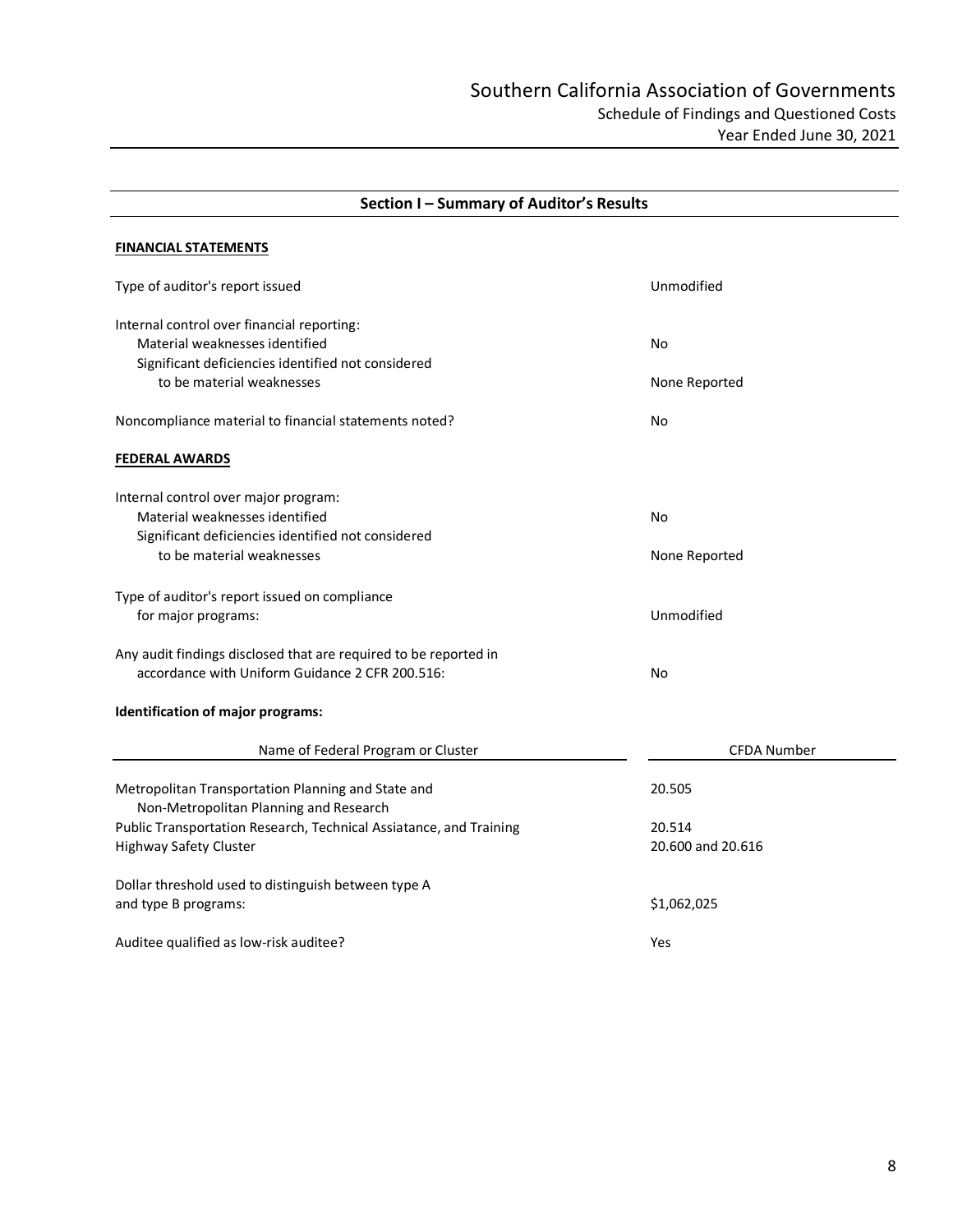### **Section II – Financial Statement Findings**

None reported.

**Section III – Federal Award Findings and Questioned Costs** 

None reported.